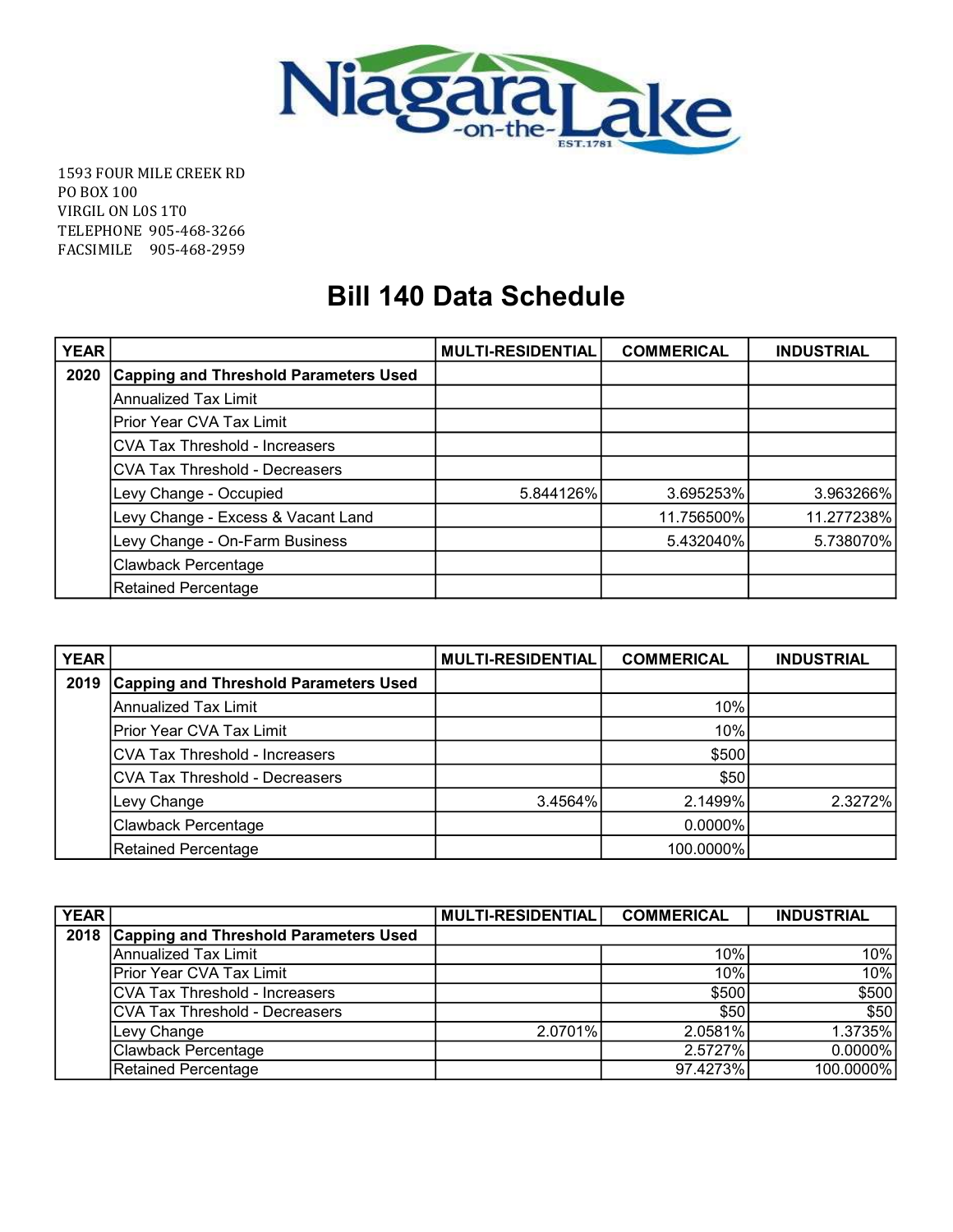| <b>YEAR</b> |                                              | <b>MULTI-RESIDENTIAL</b> | <b>COMMERICAL</b> | <b>INDUSTRIAL</b> |
|-------------|----------------------------------------------|--------------------------|-------------------|-------------------|
| 2017        | <b>Capping and Threshold Parameters Used</b> |                          |                   |                   |
|             | Annualized Tax Limit                         |                          | 10%               | 10%               |
|             | Prior Year CVA Tax Limit                     |                          | 10%               | 10%               |
|             | ICVA Tax Threshold - Increasers              |                          | \$500             | \$500             |
|             | ICVA Tax Threshold - Decreasers              |                          | \$500             | \$500             |
|             | Levy Change                                  | 1.9472%                  | 1.9839%           | $-1.8326\%$       |
|             | Clawback Percentage                          |                          | 9.5542%           | 1.1417%           |
|             | Retained Percentage                          |                          | 90.4458%          | 98.8583%          |

| <b>YEAR</b> |                                       | <b>MULTI-RESIDENTIAL</b> | <b>COMMERICAL</b> | <b>INDUSTRIAL</b> |
|-------------|---------------------------------------|--------------------------|-------------------|-------------------|
| 2016        | Capping and Threshold Parameters Used |                          |                   |                   |
|             | Annualized Tax Limit                  | 10%                      | 10%               | 10%               |
|             | Prior Year CVA Tax Limit              | 10%                      | 10%               | 10%               |
|             | CVA Tax Threshold - Increasers        | \$500                    | \$500             | \$500             |
|             | CVA Tax Threshold - Decreasers        | \$500                    | \$500             | \$500             |
|             | Levy Change                           | 0.1409%                  | 0.8769%           | 0.0782%           |
|             | Clawback Percentage                   | $0.0000\%$               | 37.7995%          | 27.8993%          |
|             | Retained Percentage                   | 100.0000%                | 62.2005%          | 72.1007%          |

| <b>YEAR</b> |                                            | <b>MULTI-RESIDENTIAL</b> | <b>COMMERICAL</b> | <b>INDUSTRIAL</b> |
|-------------|--------------------------------------------|--------------------------|-------------------|-------------------|
|             | 2015 Capping and Threshold Parameters Used |                          |                   |                   |
|             | Annualized Tax Limit                       | 10%                      | 10%               | 10%               |
|             | <b>IPrior Year CVA Tax Limit</b>           | 5%                       | 5%                | 5%                |
|             | ICVA Tax Threshold - Increasers            | \$250                    | \$250             | \$250]            |
|             | ICVA Tax Threshold - Decreasers            | \$250                    | \$250             | \$250             |
|             | Levy Change                                | 1.6972%                  | 1.0364%           | 1.1068%           |
|             | Clawback Percentage                        | $0.0000\%$               | 36.4202%          | 43.3936%          |
|             | Retained Percentage                        | 100.0000%                | 63.5798%          | 56.6064%          |

| <b>YEAR</b> |                                       | MULTI-RESIDENTIAL | <b>COMMERICAL</b> | <b>INDUSTRIAL</b> |
|-------------|---------------------------------------|-------------------|-------------------|-------------------|
| 2014        | Capping and Threshold Parameters Used |                   |                   |                   |
|             | Annualized Tax Limit                  | 10%               | 10%               | 10%               |
|             | Prior Year CVA Tax Limit              | 5%                | 5%                | 5%                |
|             | CVA Tax Threshold - Increasers        | \$250             | \$250             | \$250             |
|             | CVA Tax Threshold - Decreasers        | \$250             | \$250             | \$250             |
|             | Levy Change                           | 0.6903%           | 0.4208%           | 0.4506%           |
|             | Clawback Percentage                   | $0.0000\%$        | 42.6646%          | 5.0548%           |
|             | Retained Percentage                   | 100.0000%         | 57.3354%          | 94.9452%          |

| <b>YEAR</b> |                                              | MULTI-RESIDENTIAL | <b>COMMERICAL</b> | <b>INDUSTRIAL</b> |
|-------------|----------------------------------------------|-------------------|-------------------|-------------------|
| 2013        | <b>Capping and Threshold Parameters Used</b> |                   |                   |                   |
|             | Annualized Tax Limit                         | 10%               | 10%               | 10%               |
|             | Prior Year CVA Tax Limit                     | 5%                | 5%                | 5%                |
|             | CVA Tax Threshold - Increasers               | \$250             | \$250             | \$250]            |
|             | <b>CVA Tax Threshold - Decreasers</b>        | \$250             | \$250             | \$250             |
|             | Levy Change                                  | 2.3728%           | 1.4308%           | 1.5427%           |
|             | Clawback Percentage                          | $0.0000\%$        | 27.0154%          | 22.3902%          |
|             | Retained Percentage                          | 100.0000%         | 72.9846%          | 77.6098%          |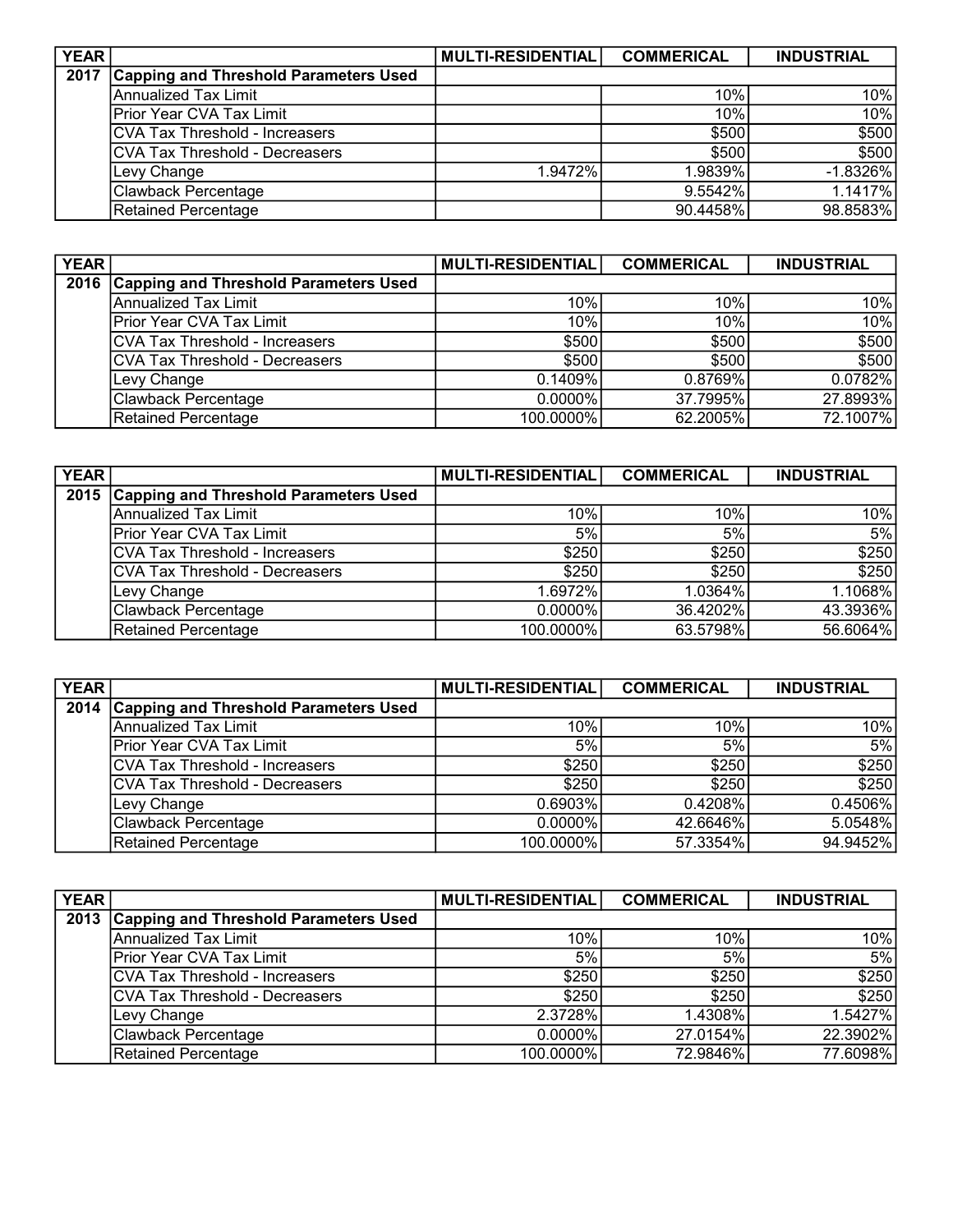| <b>YEAR</b> |                                       | <b>MULTI-RESIDENTIAL</b> | <b>COMMERICAL</b> | <b>INDUSTRIAL</b> |
|-------------|---------------------------------------|--------------------------|-------------------|-------------------|
| 2012        | Capping and Threshold Parameters Used |                          |                   |                   |
|             | Annualized Tax Limit                  | 10%                      | 10%               | 10%               |
|             | Prior Year CVA Tax Limit              | 5%                       | 5%                | 5%                |
|             | <b>CVA Tax Threshold - Increasers</b> | \$250                    | \$250             | \$250]            |
|             | CVA Tax Threshold - Decreasers        | \$250                    | \$250             | \$250             |
|             | Levy Change                           | 1.9871%                  | 1.2019%           | 1.2961%           |
|             | Clawback Percentage                   | 14.1423%                 | 33.5584%          | 4.4248%           |
|             | Retained Percentage                   | 85.8577%                 | 66.4416%          | 95.5752%          |

| <b>YEAR</b> |                                       | <b>MULTI-RESIDENTIAL</b> | <b>COMMERICAL</b> | <b>INDUSTRIAL</b> |
|-------------|---------------------------------------|--------------------------|-------------------|-------------------|
| 2011        | Capping and Threshold Parameters Used |                          |                   |                   |
|             | Annualized Tax Limit                  | 10%                      | 10%               | 10%               |
|             | Prior Year CVA Tax Limit              | 5%                       | 5%                | 5%                |
|             | CVA Tax Threshold - Increasers        | \$250                    | \$250             | \$250]            |
|             | <b>CVA Tax Threshold - Decreasers</b> | \$250                    | \$250             | \$250             |
|             | Levy Change                           | $-0.9922%$               | $-0.5994%$        | $-0.5853%$        |
|             | <b>Clawback Percentage</b>            | 15.5627%                 | 31.1691%          | 5.3746%           |
|             | Retained Percentage                   | 84.4373%                 | 68.8309%          | 94.6254%          |

| <b>YEAR</b> |                                       | <b>MULTI-RESIDENTIAL</b> | <b>COMMERICAL</b> | <b>INDUSTRIAL</b> |
|-------------|---------------------------------------|--------------------------|-------------------|-------------------|
| 2010        | Capping and Threshold Parameters Used |                          |                   |                   |
|             | Annualized Tax Limit                  | 10%                      | 10%               | 10%               |
|             | <b>IPrior Year CVA Tax Limit</b>      | 5%                       | 5%                | 5%                |
|             | ICVA Tax Threshold - Increasers       | \$250                    | \$250             | \$250             |
|             | ICVA Tax Threshold - Decreasers       | \$250                    | \$250             | \$250             |
|             | Levy Change                           | 1.8884%                  | 1.1158%           | 1.0591%           |
|             | Decrease Clawback                     | 42.1858%                 | 34.8356%          | 21.2066%          |
|             | Decrease Retained                     | 57.8142%                 | 65.1644%          | 78.7934%          |

| <b>YEAR</b> |                                       | <b>MULTI-RESIDENTIAL</b> | <b>COMMERICAL</b> | <b>INDUSTRIAL</b> |
|-------------|---------------------------------------|--------------------------|-------------------|-------------------|
| 2009        | Capping and Threshold Parameters Used |                          |                   |                   |
|             | İAnnualized Tax Limit                 | 10%                      | 10%               | 10%               |
|             | Prior Year CVA Tax Limit              | 5%                       | 5%                | 5%                |
|             | ICVA Tax Threshold - Increasers       | \$250                    | \$250             | \$250             |
|             | ICVA Tax Threshold - Decreasers       | \$250                    | \$250             | \$250             |
|             | Levy Change                           | 3.6178%                  | 1.6764%           | 1.9983%           |
|             | Decrease Clawback                     | 100.0000%                | 41.6583%          | 14.0053%          |
|             | Decrease Retained                     | $0.0000\%$               | 58.3417%          | 85.9947%          |

| <b>YEAR</b> |                                              | MULTI-RESIDENTIAL | <b>COMMERICAL</b> | <b>INDUSTRIAL</b> |
|-------------|----------------------------------------------|-------------------|-------------------|-------------------|
| 2008        | <b>Capping and Threshold Parameters Used</b> |                   |                   |                   |
|             | Annualized Tax Limit                         | 10%               | 10%               | 10%               |
|             | Prior Year CVA Tax Limit                     | 5%                | 5%                | 5%                |
|             | <b>ICVA Tax Threshold - Increasers</b>       | \$250             | \$250             | \$250]            |
|             | ICVA Tax Threshold - Decreasers              | \$250             | \$250             | \$250             |
|             | Levy Change                                  | 2.2509%           | 1.2996%           | 1.2408%           |
|             | Decrease Clawback                            | 53.1644%          | 63.3745%          | 59.2842%          |
|             | Decrease Retained                            | 46.8356%          | 36.6255%          | 40.7158%          |